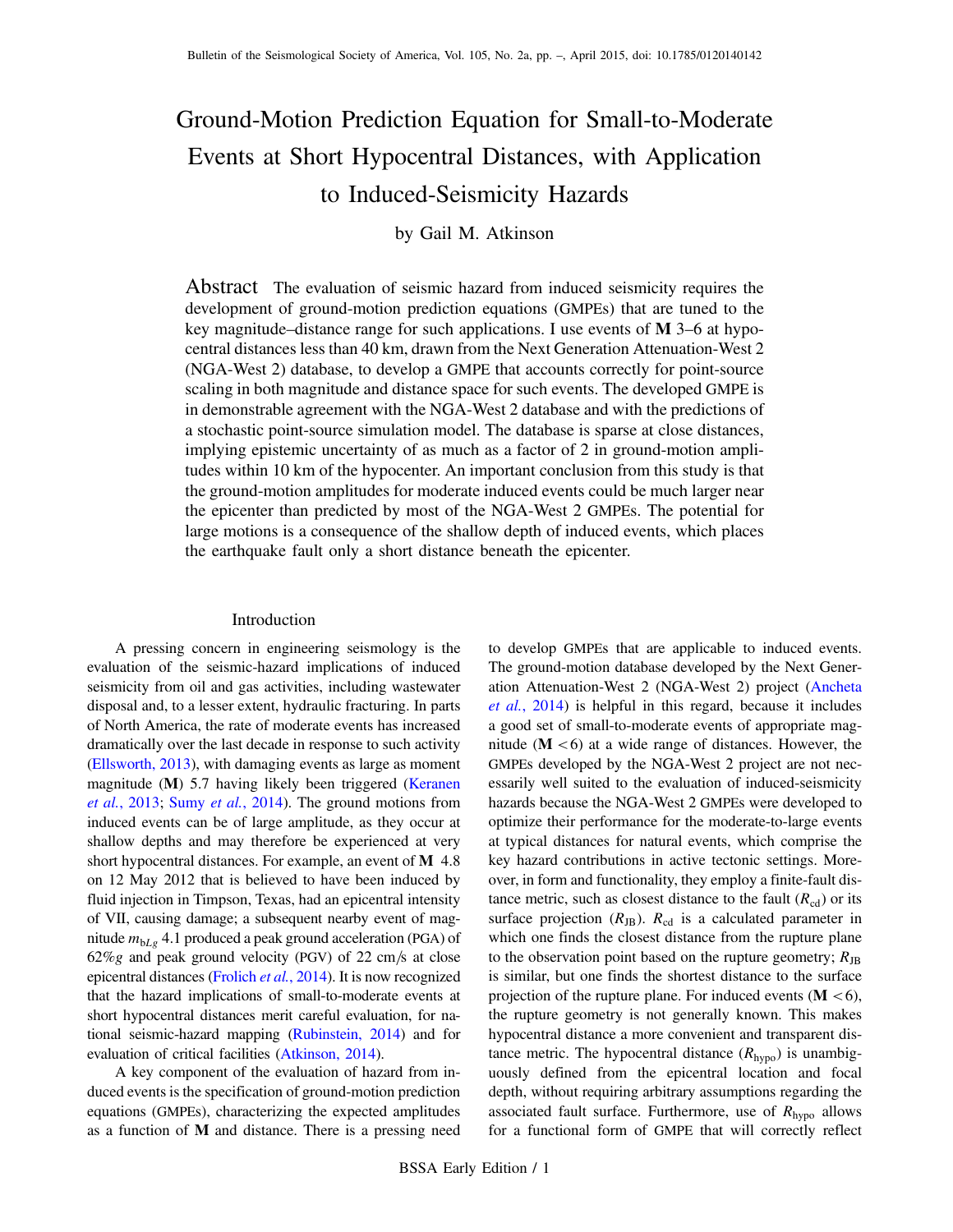<span id="page-1-0"></span>

Figure 1. Distribution of the study database in moment magnitude and hypocentral distance.

the point-source scaling attributes that apply to small-tomoderate events.

In this article, I use the NGA-West 2 database ([Ancheta](#page-10-1) et al.[, 2014\)](#page-10-1) to develop a preliminary GMPE for events of M 3– 6 at distances less than 40 km; thus the GMPE is tuned to perform best in the magnitude–distance range that is critical for induced-seismicity applications. The focus on small-to-moderate events allows development of a simple GMPE in  $R_{\text{hypo}}$  that accounts correctly for point-source scaling in both magnitude and distance space. I make the implicit assumption that the ground motions from induced events will be comparable with those from naturally occurring events of the same magnitude and hypocentral distance, in accord with the inference of [Douglas](#page-11-5) et al. (2013). Evidence in support of this assumption is provided by Yenier and Atkinson (unpublished manuscript, 2015; see [Data and Resources\)](#page-10-2), who show the stress parameter (which scales high-frequency ground motions) appears to be comparable for natural and induced events when its dependence on focal depth is taken into account. Focal depth is an important factor, as there appears to be a significant increase in stress parameter with increasing depth (Yenier and Atkinson, unpublished manuscript, 2015; see [Data and Resources](#page-10-2)); this may act to limit the stress parameter, and hence high-frequency motions, for induced events. In the future, when richer ground-motion databases from induced events become available, it will be feasible to develop more refined models. At present, however, available ground-motion data from moderate-induced events at close distances are sparse.

#### Database and Methodology

The ground-motion database for this study is a subset of the NGA-West 2 database, containing horizontal-component response spectra and peak ground motions for events of **M** 3–6 at  $R_{\text{hypo}} \leq 40$  km that pass the selection criteria used by Boore et al. [\(2014\)](#page-11-6) in deriving their NGA-West 2 GMPE. The recorded motions are corrected to the equivalent amplitudes for a reference site condition of the B/C boundary (near-surface shear-wave velocity of  $760 \text{ m/s}$ ; this corresponds to soft rock), using the site-amplification factors of [Boore](#page-11-6) et al. [\(2014\)](#page-11-6). Thus, the ground-motion database for the study is the same as that used by Boore *et al.* [\(2014\),](#page-11-6) and only the focus of the GMPE is different: I focus on small-to-moderate events at close distances, using  $R_{\text{hypo}}$  as the distance metric. The GMPE will apply to soft-rock site conditions, but the soil response model of Boore *et al.* [\(2014\)](#page-11-6) may be used to provide a correction to the predicted amplitudes for use with other site conditions.

Figure [1](#page-1-0) shows the distribution of the included data in magnitude and distance. This distribution enables a wellconstrained empirical regression to characterize amplitudes for M 3–6 at  $R_{\text{hypo}}$  from 10 to 40 km, in which magnitude– distance trade-offs (at  $R_{\text{hypo}} > 10 \text{ km}$ ) should be minimal. At closer distances, the sparseness of the data will lead to uncertainties in the distance–saturation characteristics, which will require careful evaluation and constraint of the functional form, as discussed further below. The included events are entirely from California. However, it has been noted that ground motions for moderate events in eastern North America are not significantly different from those in California at distances  $<$  50 km except at high frequencies ( $>$  5 Hz), and thus the results are likely to be more widely applicable at most frequencies (e.g., [Babaie Mahani and Atkinson, 2013](#page-11-7)).

<span id="page-1-2"></span>I begin with a regression of data amplitudes to the simple functional form

$$
\log Y = c_0 + c_1 \mathbf{M} + c_2 \mathbf{M}^2 + c_3 \log R, \tag{1}
$$

in which  $Y$  is the ground-motion parameter (specifically, the orientation-independent horizontal-component 5% damped pseudospectral acceleration [PSA] at a given frequency, or the PGA, or PGV); logs are in base 10; M is moment magnitude; and  $R$  is an effective point-source distance that includes near-source distance–saturation effects using an effective depth parameter (see [Atkinson and Silva, 2000;](#page-11-8) [Boore,](#page-11-9) [2009;](#page-11-9) [Yenier and Atkinson, 2014](#page-11-10)),

$$
R = \sqrt{(R_{\text{hypo}}^2 + h_{\text{eff}}^2)}.
$$
 (2)

<span id="page-1-3"></span><span id="page-1-1"></span>To constrain the near-source behavior, I set

$$
h_{\rm eff} = \max(1, 10^{(-1.72 + 0.43 \,\mathrm{M})}),\tag{3}
$$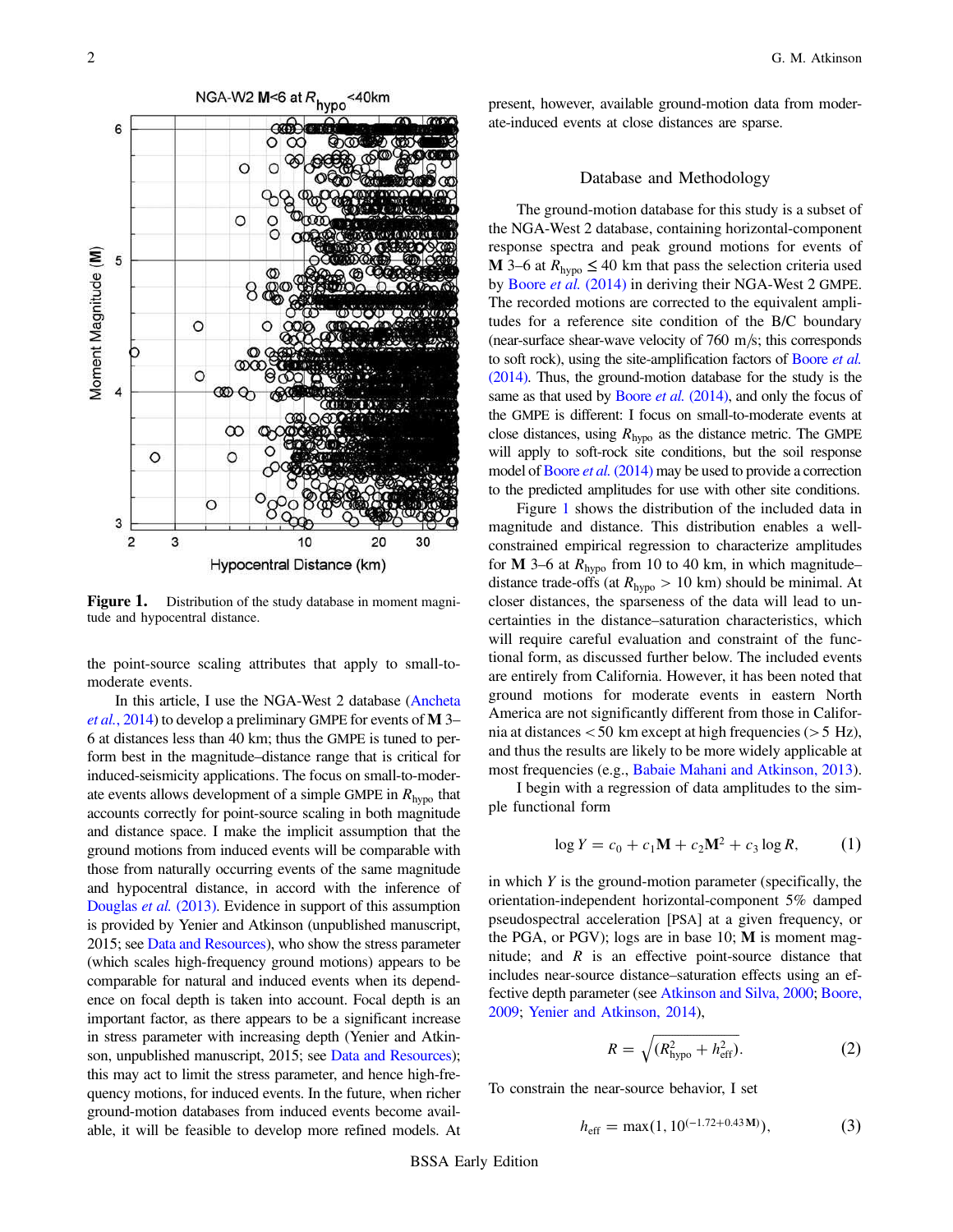<span id="page-2-0"></span>Table 1 Summary of Input Parameters for Point-Source Stochastic Simulations

| williulauviis                                        |                                                                                                        |  |  |  |  |
|------------------------------------------------------|--------------------------------------------------------------------------------------------------------|--|--|--|--|
| <b>Input Parameter</b>                               | Value Used for Simulations                                                                             |  |  |  |  |
| Source model                                         | Brune single-corner spectrum                                                                           |  |  |  |  |
| Stress parameter                                     | $\Delta \sigma = 300$ bars                                                                             |  |  |  |  |
| Geometrical spreading                                | $R^{-1.3}R \le 50$ km, $R^{-0.5}R > 50$ km                                                             |  |  |  |  |
| Effective distance to the<br>equivalent point source | $R = (D^2 + h_{\rm eff}^2)^{0.5}$                                                                      |  |  |  |  |
| Distance-saturation term                             | $h_{\text{eff}} = \max[1, 10^{(-1.72 + 0.43 \text{ M})}]$                                              |  |  |  |  |
| Quality factor                                       | $Q = \max(170f^{0.45}, 100)$ (Raoof <i>et al.</i> ,                                                    |  |  |  |  |
| Crustal amplification                                | 1999, adjusted for $\beta = 3.7$ )<br>B/C site amplification factors from<br>Atkinson and Boore (2006) |  |  |  |  |
| Kappa factor                                         | $\kappa_0 = 0.02$ s                                                                                    |  |  |  |  |
| Density                                              | $\rho = 2.8$ g/cc                                                                                      |  |  |  |  |
| S-wave velocity (source)<br>region)                  | $\beta = 3.7$ km/s                                                                                     |  |  |  |  |
| Ground-motion duration<br>$(f_0$ from Boore, 2003)   | $1/f_0 + 0.05 R_{\text{hypo}}$                                                                         |  |  |  |  |

in which the distance–saturation parameter  $h_{\text{eff}}$  is as determined by [Yenier and Atkinson \(2014\)](#page-11-10) from stochastic modeling of a range of global events of  $M \geq 6.0$ . Note that a minimum value of  $h_{\text{eff}} = 1 \text{ km}$  is specified; this is the value from equation  $(3)$  when M 4. The basic idea of the specified GMPE form (equation [1](#page-1-2)) is that the ground-motion amplitude (in log units), for each selected vibration frequency, will scale up with magnitude, with the quadratic term in M allowing for a nonuniform scaling as magnitude increases. The amplitude decays linearly with  $log R$ , but the use of an effective distance measure for  $R$  (equation [2\)](#page-1-3) forces the attenuation curves to saturate (go flat) at near-source distances. The distance–saturation effect is controlled by  $h_{\text{eff}}$ , with the flattening extending to larger distances as magnitude increases (equation [3\)](#page-1-1). One way to think of this effect is that  $h_{\text{eff}}$  may represent an average distance down the strike of the fault to the asperity that produces strong ground motion. Because the fault length scales up with magnitude, so too will the value of  $h_{\text{eff}}$ ; for small events with limited fault size  $(< 1 \text{ km})$ , the asperity will necessarily be very close, and thus  $h_{\text{eff}}$  should be similarly small. By contrast, for large events with a long fault length, the value of  $h_{\text{eff}}$  may be 10–20 km.

The functional form for the GMPE was chosen as the simplest form likely to be applicable, based on extensive past experience with regression of ground-motion amplitude data. There is significant uncertainty in the minimum-magnitude range of applicability for equation  $(3)$ , which will map into epistemic uncertainty in the developed GMPE; this will be explored further later. It should be recognized that the functional form is significantly constrained by the explicit definition of the distance-saturation term through equations  $(2)$  and  $(3)$ . I view this as a significant advantage overall, because this term has been defined by a combination of empirical and modeling studies over a range of magnitudes and calibrated within the framework of a point-source stochastic model [\(Yenier and Atkinson, 2014](#page-11-10);

Yenier and Atkinson, unpublished manuscript, 2015, see [Data](#page-10-2) [and Resources\)](#page-10-2). Nevertheless, it is a key assumption and an important factor in the differences between the GMPE model proposed here and in the NGA-West 2 GMPEs.

The coefficients of equation  $(1)$  are determined using the maximum-likelihood regression method of [Joyner and Boore](#page-11-11) [\(1993\).](#page-11-11) A maximum-likelihood algorithm (or random effects model) is generally preferred over simple least squares to avoid magnitude–distance trade-offs that can occur in the regression of ground-motion datasets ([Joyner and Boore, 1993](#page-11-11)). Such issues are not severe in this dataset due to its good data coverage over a limited magnitude–distance range, and the constraints that are imposed on the near-distance scaling by the specified functional form. I therefore tested the robustness of regression results by also using simple least squares. The determined GMPE is not sensitive to the choice of maximum likelihood versus least squares; the maximum-likelihood results are shown because they are the preferred solution. The robustness of the results is also demonstrated by an evaluation of residuals and by comparison of the results with the predictions of an equivalent point-source stochastic model.

A point-source stochastic model is a particularly effective tool for interpretation of the implied source and path effects of the small-to-moderate event database, due to their limited fault size. The point-source stochastic model treats ground motions as finite-duration band-limited Gaussian noise for which the underlying amplitude spectrum is given by a simple seismological model of source and attenuation processes [\(Boore, 2003](#page-11-12)); the motion is assumed to emanate from a single point at a specified distance. The approach is easy to implement, partly due to the availability of the widely cited Stochastic-Method SIMulation (SMSIM) algorithm developed by [Boore \(2000,](#page-11-13) [2003](#page-11-12)). Despite its simplicity, the stochastic point-source model has been remarkably successful at reproducing average ground-motion amplitudes over a wide range of magnitudes, distances, and frequencies (e.g., [Boore,](#page-11-12) [2003;](#page-11-12) [Yenier and Atkinson, 2014](#page-11-10); Yenier and Atkinson, unpublished manuscript, 2015, see [Data and Resources\)](#page-10-2). In this study, I use time-domain ground-motion simulations generated with the SMSIM program ([Boore, 2000,](#page-11-13) [2003](#page-11-12)), adopting the western North America (WNA) stochastic ground-motion model parameters of [Atkinson](#page-11-14) et al. (2014); the only modifi-cation made to the parameters given in [Atkinson](#page-11-14) et al. (2014) is that I include an appropriate crustal amplification function so that the predicted motions will be for the horizontal component on B/C conditions (see Table [1\)](#page-2-0). The key source parameters are the seismic moment and stress parameter, whereas path effects are specified by an attenuation model that describes the average effects of geometric spreading and anelastic attenuation (in which anelastic attenuation is inversely proportional to regional quality factor,  $Q$ ). Table [1](#page-2-0) provides the input parameters used for the simulations (as modified from [Atkinson](#page-11-14) *et al.*, 2014). Note the geometric spreading coefficient, which controls the decay of amplitudes with distance, has a value of −1:3 (for  $R_{\text{hypo}} \leq 40 \text{ km}$ ; this value is consistent with attenuation models for WNA [\(Atkinson](#page-11-14) et al., 2014; [Yenier and Atkinson,](#page-11-10)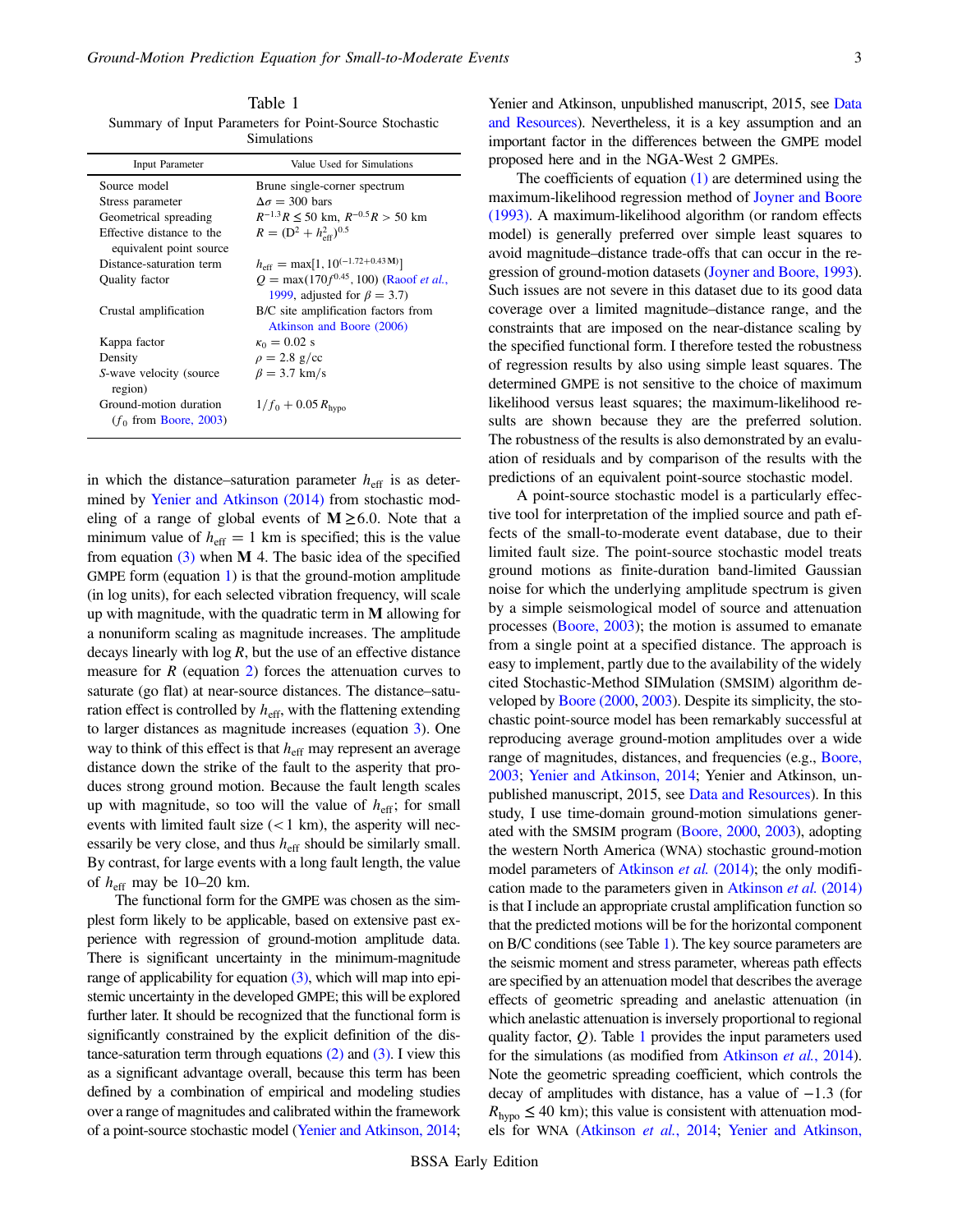<span id="page-3-0"></span>

| PSA at Frequency | $c_0$    | c <sub>1</sub> | c <sub>2</sub> | c <sub>3</sub> | $\sigma$ -intra | $\sigma$ -inter | $\sigma$ -total |
|------------------|----------|----------------|----------------|----------------|-----------------|-----------------|-----------------|
| 0.2              | $-4.321$ | 1.080          | 0.009376       | $-1.378$       | 0.25            | 0.18            | 0.31            |
| 0.33             | $-3.827$ | 1.060          | 0.009086       | $-1.398$       | 0.24            | 0.22            | 0.32            |
| 0.5              | $-4.462$ | 1.485          | $-0.03815$     | $-1.361$       | 0.24            | 0.23            | 0.33            |
|                  | $-4.081$ | 1.742          | $-0.07381$     | $-1.481$       | 0.26            | 0.22            | 0.34            |
| $\overline{2}$   | $-3.873$ | 2.060          | $-0.1212$      | $-1.544$       | 0.29            | 0.20            | 0.35            |
| 3.33             | $-2.794$ | 1.852          | $-0.1078$      | $-1.608$       | 0.30            | 0.19            | 0.36            |
| 5                | $-2.266$ | 1.785          | $-0.1061$      | $-1.657$       | 0.30            | 0.21            | 0.37            |
| 10               | $-1.954$ | 1.830          | $-0.1185$      | $-1.774$       | 0.29            | 0.25            | 0.39            |
| 20               | $-2.018$ | 1.826          | $-0.1192$      | $-1.831$       | 0.28            | 0.30            | 0.41            |
| 33               | $-2.283$ | 1.842          | $-0.1189$      | $-1.785$       | 0.28            | 0.27            | 0.39            |
| <b>PGA</b>       | $-2.376$ | 1.818          | $-0.1153$      | $-1.752$       | 0.28            | 0.24            | 0.37            |
| <b>PGV</b>       | $-4.151$ | 1.762          | $-0.09509$     | $-1.669$       | 0.27            | 0.19            | 0.33            |
|                  |          |                |                |                |                 |                 |                 |

Table 2 Coefficients of Equation [\(1\)](#page-1-2)

Equation [\(1\)](#page-1-2) predicts 5% damped horizontal-component pseudospectral acceleration (PSA, in cm/s<sup>2</sup>) for B/C site conditions, peak ground acceleration (PGA, in cm/s<sup>2</sup>), and peak ground velocity (PGV, in cm/s). The standard deviation of residuals  $(\sigma$ -total) and its intraevent and interevent components are also given.

[2014](#page-11-10)), eastern North America (ENA; [Atkinson and Boore,](#page-11-16) [2014](#page-11-16)), and Australia (Allen et al.[, 2007\)](#page-10-4). It is also consistent with previous work by [Atkinson and Morrison \(2009\),](#page-11-17) who found that amplitudes from small-to-moderate events attenuate steeply at close distances and at a similar rate in both ENA and WNA. At the distance range considered, the effects of anelastic attenuation, which tend to introduce a frequency-dependent curvature to the decay of log amplitudes with distance, are limited. Note the point-source simulation model provides groundmotion predictions that are expected to be applicable to both ENA and WNA, for frequencies up to 5 Hz.

At higher frequencies  $(>5$  Hz), the motions for ENA could be larger in amplitude than those simulated here, because I assume a stress parameter that is appropriate for WNA for the assigned geometric spreading and calibration approach (following [Yenier and Atkinson, 2014\)](#page-11-10). By contrast, ENA events would generally be expected to have a stress parameter that is on average higher by about a factor of 2 (e.g., [Atkinson and](#page-11-18) [Hanks, 1995;](#page-11-18) [Babaie Mahani and Atkinson, 2013](#page-11-7)). On the other hand, preliminary studies suggest that induced events in Oklahoma have relatively low stress parameters, with the lower stress parameter being related to shallow focal depth (Yenier and Atkinson, unpublished manuscript, 2015, see [Data](#page-10-2) [and Resources\)](#page-10-2). Overall, the average stress parameter for induced events is not well known at this time due to a lack of data, and future studies may suggest values that are either higher or lower than the typical WNA value assumed here. The limited current information on the source parameters of induced events maps into epistemic uncertainty in the GMPE that is most pronounced at larger magnitudes and higher frequencies. This is because ground motions are insensitive to stress parameter at frequencies below the spectral corner frequency, which is relatively high for small-to-moderate events.

## Results

Table [2](#page-3-0) gives the values of the determined coefficients (in cgs units) for equation  $(1)$ , along with the standard deviation of residuals  $(\sigma)$ , subdivided into interevent and intraevent components of variability. The variability is a measure of how much scatter exists in observed amplitudes about the predicted median and is an important consideration in hazard assessment. The intraevent component describes the amplitude variability for a single event (for different sites at a fixed distance), whereas the interevent component reflects the fact that some events have systematically high amplitudes relative to average and others have systematically low amplitudes.

Figure [2](#page-4-0) provides an overview-level illustration of the ground-motion amplitudes in comparison with the GMPE for PGA, over the range of magnitudes and distances. The attenuation follows a simple near-linear trend, with the exception of larger magnitudes at  $R_{\text{hypo}} < 10$  km, for which the effective focal depth term (equation [2\)](#page-1-3) becomes important and controls the distance–saturation effects in the empirical regression. The data appear to be consistent with the assumed model. The lack of saturation in the 2–10 km distance range is the reason that moderate-induced events may be potentially damaging. For example, we may consider  $PGA > 50$  cm/s<sup>2</sup> as the lower-bound threshold for potential damage; this would correspond to modified mercalli inten-sity VI, based on the correlations of [Worden](#page-11-19) et al. (2012). Note that for events with a focal depth of 10 km (an average depth for natural events), we would not generally expect damage for events of  $M < 5$ , because the hypocentral distance from the source would exceed 10 km. By contrast, for induced events, typically at depths of 5 km or less, we may exceed 50 cm/s<sup>2</sup> for events of **M** > 3.5 at short epicentral distances. The potential for strong shaking from small events arises because induced events are close to the surface, bringing the earthquake source very close to the epicenter. The actual damage potential of large-amplitude short-duration events is an important earthquake engineering topic requiring further study but is beyond the scope of this article.

Figure [3](#page-4-1) is a plot of the residuals, defined as the difference (in log units) between the observed and predicted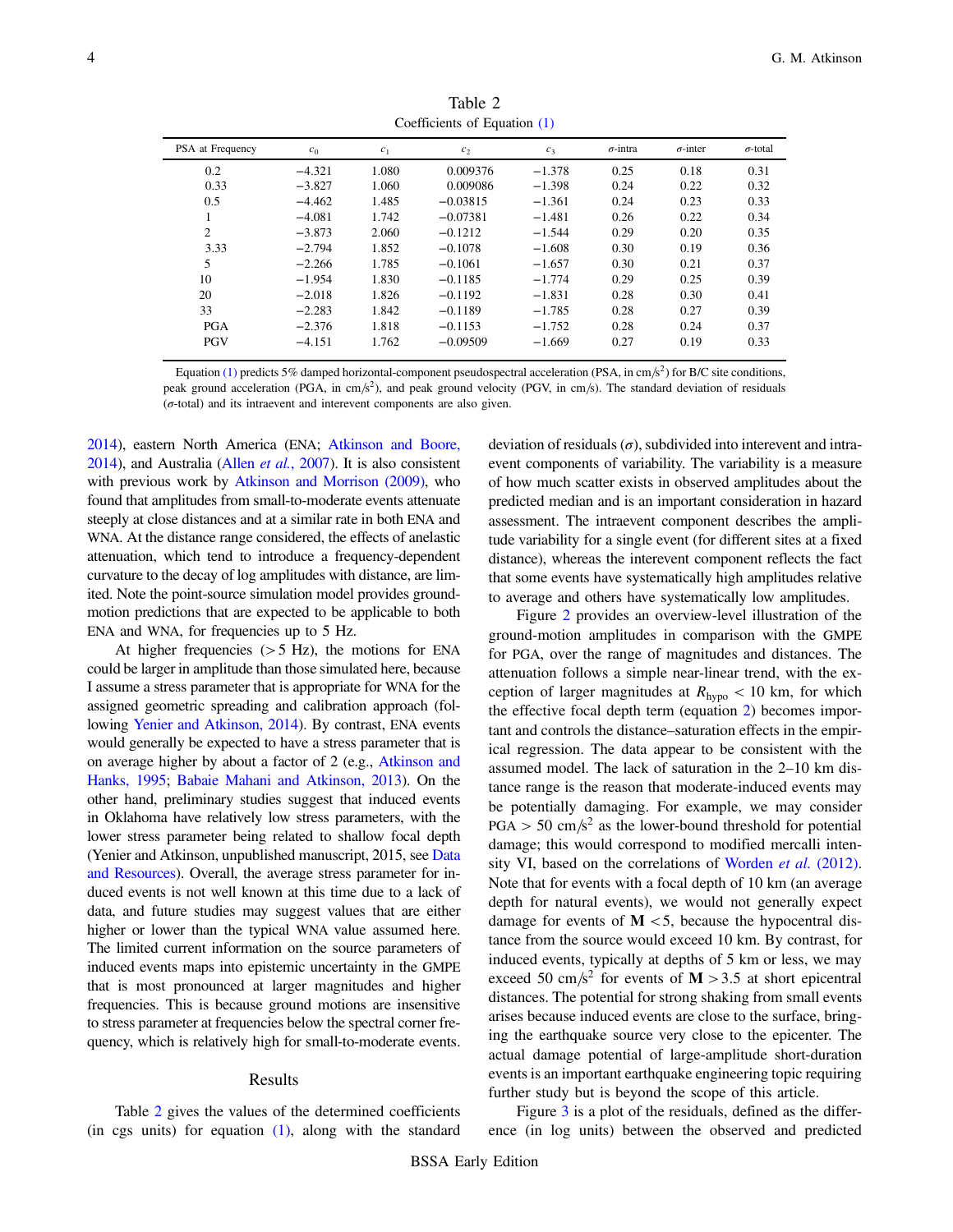<span id="page-4-0"></span>

Figure 2. Regression results for peak ground acceleration (PGA). The lines show the ground-motion prediction equation (GMPE) for M 3.5, 4.5, and 5.5. The circles show PGA values used in the regression (corrected to B/C site conditions), shaded and sized by magnitude. The color version of this figure is available only in the electronic edition.

motions. The plot suggests the GMPE performs well; there are no residual trends in distance over the primary magnitude range of interest, from M 3.5 to 5.5. Mean residuals are near zero over all distances and magnitudes, with standard deviations of ∼0:3–0:4 units (similar to the Boore et al.[, 2014](#page-11-6), standard deviations for small events). The lack of trends in the residuals suggests that further refinements in the functional form of the GMPE are not required.

In Figures [4](#page-5-0) and [5](#page-6-0), I examine the behavior of the data at 1 and 5 Hz, respectively, for events of M 4–6, in comparison with the GMPE. The predictions of the point-source simulation model (obtained from SMSIM with the parameters of Table [1](#page-2-0)) are shown to provide an interpretation framework. The NGA-West 2 GMPE of Boore *et al.* [\(2014\)](#page-11-6) is also shown for reference; to plot this in hypocentral distance, it is assumed that for small events  $R_{\text{hypo}} \approx \sqrt{(R_{\text{JB}}^2 + 9^2)}$ , in which 9 km is the average focal depth for the included data and  $R_{\text{JB}}$ is the distance to the surface projection of the fault (Joyner– Boore distance). Essentially, this means we assume the fault is small enough so that the epicentral distance is about the

<span id="page-4-1"></span>

NGA-W2 M<6 at  $R_{cd}$ <40km (corrected to B/C site conditions)

Figure 3. PGA residuals (log[observed/predicted]) versus hypocentral distance for regression to equation  $(1)$ , shown for **M** 3.5–4.5 (large dots) and  $M$  4.5–5.5 (small dots). The squares with error bars show the means and standard deviations of residuals in four distance bins (0–10, 10–20, 20–30, and 30–40 km). The color version of this figure is available only in the electronic edition.

same as the distance to the surface projection of the fault. The effective depth parameter of [Yenier and Atkinson \(2014\),](#page-11-10) which is indicated on the figures for each magnitude level, controls the near-distance saturation behavior (the rolling-in of the slope). This is why the shape of the simulations and the GMPE agree so well with each other at short distances, for which there are few data. The GMPE agrees well with both the data and the expectations of the point-source simulation model, suggesting the model parameters of Table [1](#page-2-0) are providing a good description of the observed amplitudes. A constant offset between the simulations and the GMPE of about 0:1 log units is observed at 1 Hz, possibly reflecting the average influence in the database of unmodeled basin effects in the data (such effects are not included in the simulations).

The effective depth parameter (equation  $\overline{3}$ ) is constrained by the data analyses of [Yenier and Atkinson \(2014\)](#page-11-10) for events of  $M \geq 6$ , but its extension to events as small as M 4 (where it attains the minimum assigned value of 1 km) is poorly con-strained due to the paucity of data. By inspection of Figures [4](#page-5-0) and [5](#page-6-0), one may infer the minimum value of  $h_{\text{eff}} = 1$  at M 4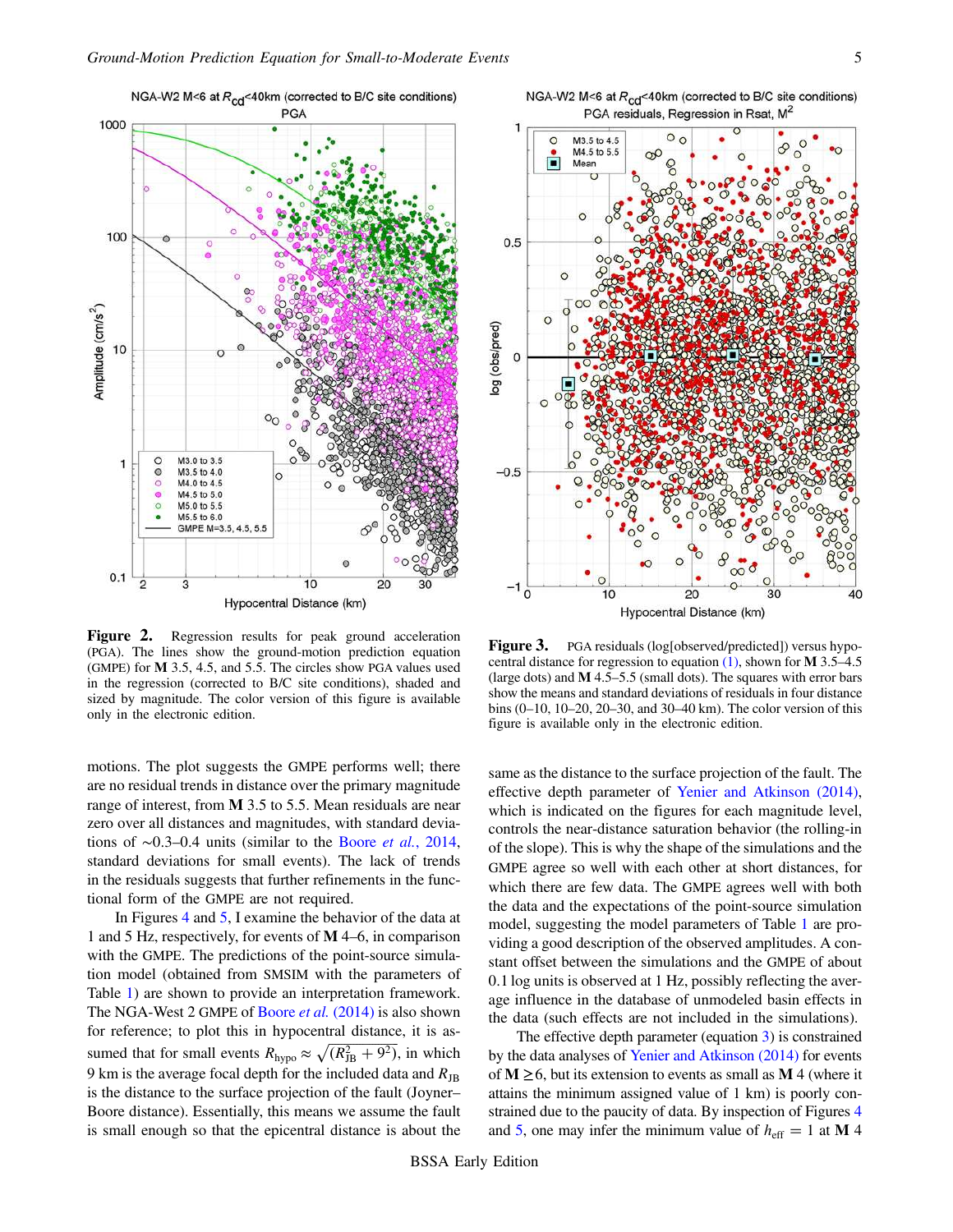<span id="page-5-0"></span>

**Figure 4.** Comparison of 1 Hz pseudospectral acceleration (PSA) observations for events of M 4.0 ( $\pm$ 0.25), M 4.5 ( $\pm$ 0.25), M 5.0 ( $\pm$ 0.25), and M 5.5 ( $\pm$ 0.25) with proposed GMPE (solid line) and point-source simulations (squares); both of these use  $h_{\text{eff}}$  of [Yenier](#page-11-10) [and Atkinson \(2014](#page-11-10); referred to as YA14), in which the  $h_{\text{eff}}$  value at each magnitude is shown by a vertical line. The effect of an alternative value of  $h_{\text{eff}}$  on the GMPE, which would increase  $h_{\text{eff}}$  by a factor of 3 at M 4, is shown by the dashed line. The stars show the GMPE predictions of [Boore](#page-11-6) et al. (2014, referred as BSSA14). The color version of this figure is available only in the electronic edition.

might be increased by as much as a factor of 3 (i.e., stronger distance–saturation effects) without significantly impacting the goodness of fit. Thus, I postulate an alternative function of  $h_{\text{eff}} = \max(1, 10^{(-0.28 + 0.19 \text{ M})})$ , which has a value of  $h_{\text{eff}} = 3$  km at M 4, increasing to match the value of  $h_{\text{eff}} =$ 7:2 km at M 6 that is given by the [Yenier and Atkinson](#page-11-10) [\(2014\)](#page-11-10) expression (equation [3](#page-1-1)). Note that this would imply the expression for  $h<sub>eff</sub>$  comprises two line segments, with a steeper slope for the distance–saturation behavior at  $M > 6$ ; the minimum assigned value of 1 km would be attained at **M** 1.5 under this alternative model. I repeat the regression analysis at two selected frequencies (1 and 5 Hz) for this alternative definition of  $h_{\text{eff}}$  and show the results in Figures [4](#page-5-0) and [5.](#page-6-0) There is a very faint suggestion in the data at  $M$  4 that the adopted model of [Yenier and Atkinson \(2014\)](#page-11-10) is preferred, but this is not conclusive because the data are sparse.

Figure [6](#page-7-0) more closely shows the data constraints on the attenuation behavior in the 0–10 km distance range, comparing 1 Hz residuals over all magnitudes (M 3–6) for the two alternative models for the distance–saturation term  $(h_{\text{eff}})$ . Both models have near-zero mean residual over this distance range. The adopted [Yenier and Atkinson \(2014\)](#page-11-10) model of  $h<sub>eff</sub>$ appears to be slightly preferred to the alternative model, based on the modest apparent positive residual (observations larger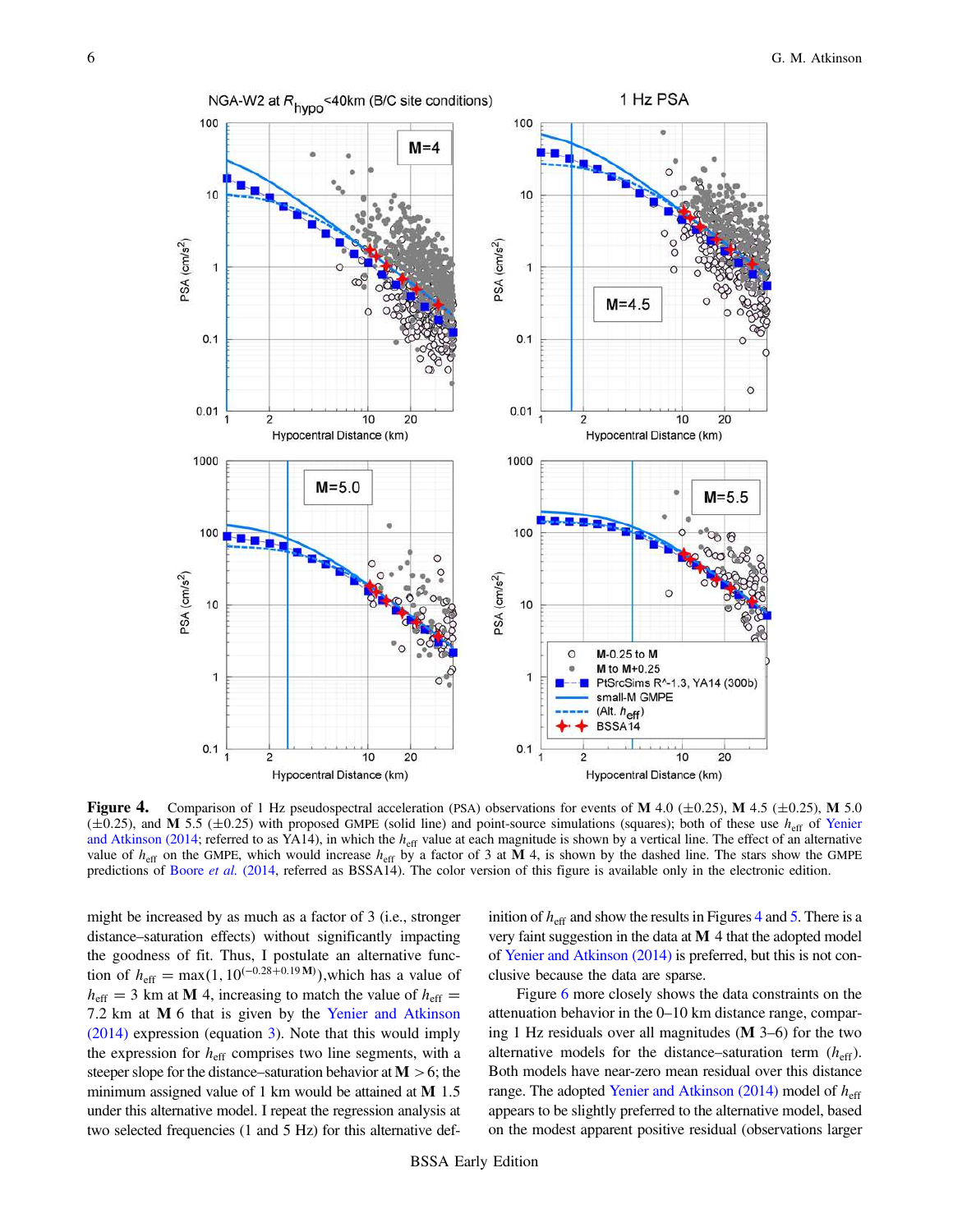<span id="page-6-0"></span>

**Figure 5.** Comparison of 5 Hz PSA observations for events of M 4.0 ( $\pm$ 0.25), M 4.5 ( $\pm$ 0.25), M 5.0 ( $\pm$ 0.25), and M 5.5 ( $\pm$ 0.25) with proposed GMPE (solid line) and point-source simulations (squares); both of these use  $h_{\text{eff}}$  of [Yenier and Atkinson \(2014;](#page-11-10) referred to as YA14), in which the  $h_{\text{eff}}$  value at each magnitude is shown by a vertical line. The effect of an alternative value of  $h_{\text{eff}}$  on the GMPE, which would increase  $h_{\text{eff}}$  by a factor of 3 at M 4, is shown by the dashed line. The stars show the GMPE prediction of [Boore](#page-11-6) *et al.* (2014, referred as BSSA14). The color version of this figure is available only in the electronic edition.

than predicted) for the latter model for both of the closest distance bins. However, the data are too sparse to draw meaningful conclusions. The plot is shown for 1 Hz; other frequencies are similar in their behavior. On balance, the adopted [Yenier](#page-11-10) [and Atkinson \(2014\)](#page-11-10) form for the distance–saturation term is reasonable, though it might be increased for small events by as much as a factor of 3 and still be relatively consistent with the data. On the other hand, the saturation distances could also be decreased by a similar amount without impacting the fit. This implies an epistemic uncertainty of as much as a factor of 2 in PSA amplitudes at close hypocentral distances (3–5 km). In other words, the average predicted motions for events of M ∼ 4 near the source might be either higher or lower than those predicted by the GMPE, by a factor of 2.

## Discussion and Conclusions

An empirical GMPE that is tuned for the modeling of ground-motion amplitudes from small-to-moderate events (M  $\leq$  6) at close distances ( $R_{\text{hypo}} \leq 40 \text{ km}$ ) has been developed. This model is in demonstrable agreement with the NGA-West 2 database over its applicable magnitude–distance range (in Fig. [1,](#page-1-0) generally M 3–6 at  $R_{\text{hypo}} > 5$  km); it is also consistent with the predictions of a stochastic point-source simulation model.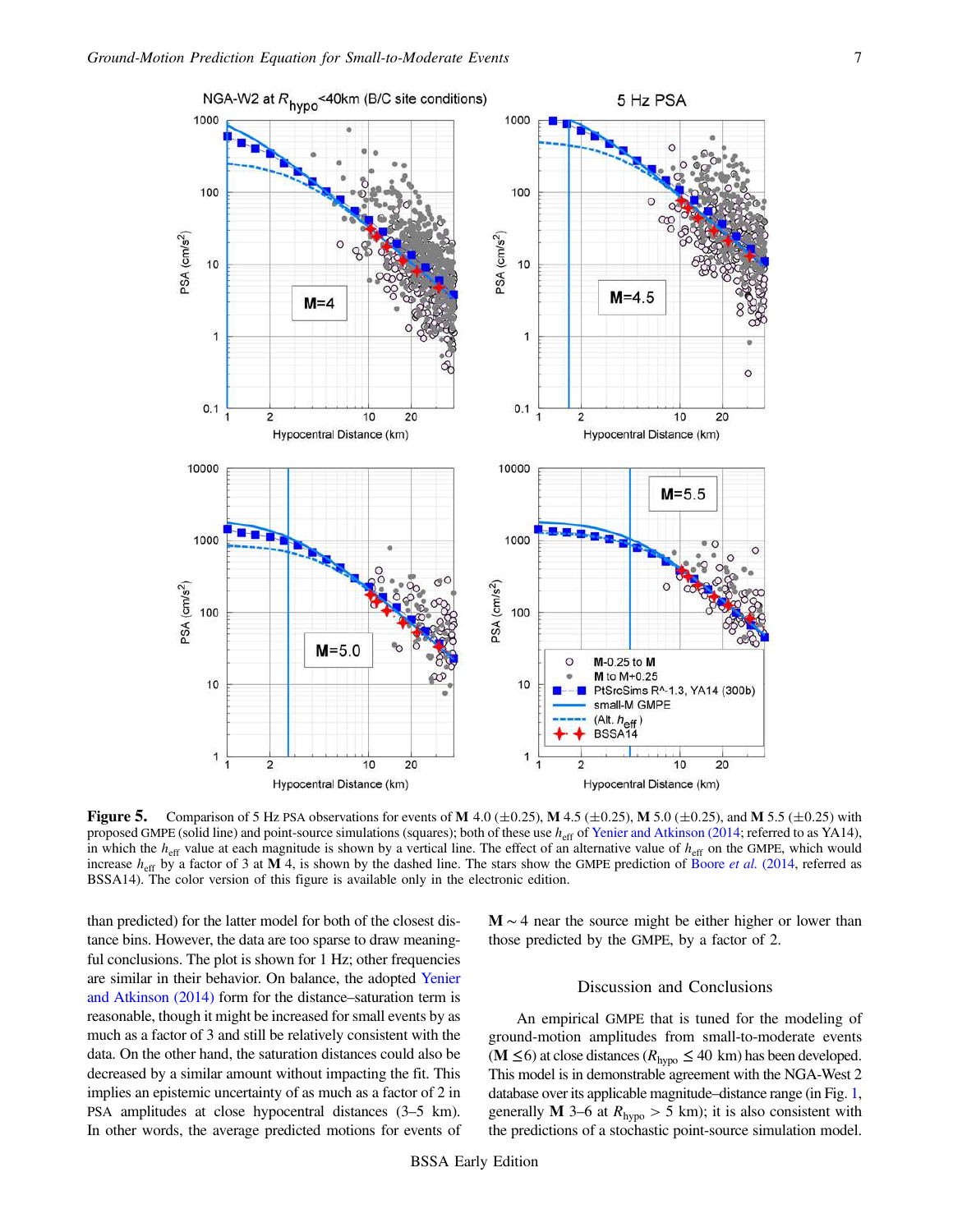<span id="page-7-0"></span>

NGA-W2 M<6 at R<sub>cd</sub><40km (corrected to B/C site conditions)

Figure 6. 1 Hz residuals for GMPE within 10 km for [Yenier and](#page-11-10) [Atkinson \(2014\)](#page-11-10)  $h_{\text{eff}}$  model (squares; referred to as YA14) and for alternative  $h_{\text{eff}}$  model with lesser distance saturation (circles). Symbols with error bars are the means and standard errors of data points in hypocentral distance range 2–4, 4–6, 6–8, 8–10 km. The color version of this figure is available only in the electronic edition.

However, the database is sparse at very close distances, implying an epistemic uncertainty of about a factor of 2 in groundmotion amplitudes at very close distances ( $R_{\text{hypo}}$  < 10 km). Resolving this uncertainty will require further analysis with improved short-distance datasets. It is also important to evaluate the applicability of the model to induced events. This research is currently underway.

The results of this study can be compared with those of [Douglas](#page-11-5) et al. (2013), who used small-magnitude data from induced events, along with stochastic simulations, to develop a GMPE for induced earthquake ground motions in geothermal areas, including several areas in Europe and California. Their database contains smaller magnitudes  $(M < 4.5)$  than are used in this study but has the advantage of including closer distances. Douglas et al. also chose to use hypocentral distance as the distance metric and corrected all ground motions to a reference rock condition (about  $1100 \text{ m/s}$ , slightly stiffer than that used in this study). In Figure [7](#page-8-0), I compare the 5 Hz PSA data from the [Douglas](#page-11-5) *et al.*  $(2013)$  dataset with the GMPE developed in this study, for magnitudes of 2.5–4.0;

the Douglas et al. empirical GMPE is also shown for comparison. Several interesting observations are apparent. Most importantly, the data from the Douglas et al. study are in good agreement with the NGA-West 2 data in the region of overlap and with the GMPE developed here. This agree-ment supports the view of [Douglas](#page-11-5) et al. (2013) that the ground-motion amplitudes of natural and induced events are generally indistinguishable. Moreover, the comparison supports the steep scaling of amplitudes with distance  $(1/R^{1.3})$  used in the stochastic model for this study. The GMPE proposed here has a noticeably steeper slope than that of [Douglas](#page-11-5) et al. (2013). This is because of their choice of functional form, which results in a flatter slope, more nearly in accord with the assumed  $1/R$  geometric spreading used in their stochastic simulations. Consequently, the GMPE of this study predicts much higher amplitudes at very close distances. This highlights the importance of geometric spreading in determining maximum ground-motions from small-magnitude events, for which distance–saturation effects may be minimal.

An important conclusion from this study is that both point-source modeling and empirical data suggest the groundmotion amplitudes for moderate events could be quite large if they occur at shallow depth. At near-epicentral distances, the amplitudes exceed those predicted by most of the NGA-West 2 GMPEs. The effect is particularly pronounced for the GMPE of Boore et al. [\(2014\),](#page-11-6) due to their use of  $R_{\text{JB}}$  as the distance metric. This is illustrated in Figure [8](#page-9-0), which shows the effect of focal depth on PSA at 1 and 5 Hz, when plotted in terms of epicentral distance. For the NGA-West 2 records used in this study, the average focal depth is 9 km. If we assume  $R_{\text{JB}} \approx$  epicentral distance, we observe the small-M GMPE of this study agrees well with the NGA-West 2 GMPE of [Boore](#page-11-6) et al. [\(2014\)](#page-11-6), if a focal depth of 9 km is assigned when converting from hypocentral to epicentral distance. However, if the actual focal depth is only 2 km, the predicted amplitudes are larger by about a factor of 4 for small events (M 4.5) di-rectly above the earthquake, in comparison with the [Boore](#page-11-6) et al.  $(2014)$  GMPE; at larger magnitudes  $(M 6)$ , the stronger distance–saturation diminishes this effect, making focal depth less important.

The model proposed here agrees more closely with the NGA-West 2 GMPEs of [Abrahamson](#page-10-5) et al. (2014), [Campbell](#page-11-20) [and Bozorgnia \(2014\),](#page-11-20) and [Chiou and Youngs \(2014\)](#page-11-21), because these authors all used distance metrics such as  $R_{cd}$ , which implicitly include the influence of depth. However, in general, the NGA-West 2 GMPEs have a tendency to predict lower near-distance amplitudes for an M 4.5 event than the point-source model described herein would predict. This stems from the combination of the regression focus and the choice of functional form for suitability for larger events, as well as being influenced in some cases by the use of a finitefault distance metric. An exception is the NGA-West 2 GMPE of [Abrahamson](#page-10-5) et al. (2014), which predicts amplitudes that equal or exceed those suggested by this study over the entire range plotted in Figure [8.](#page-9-0) In fact, the high end of all of the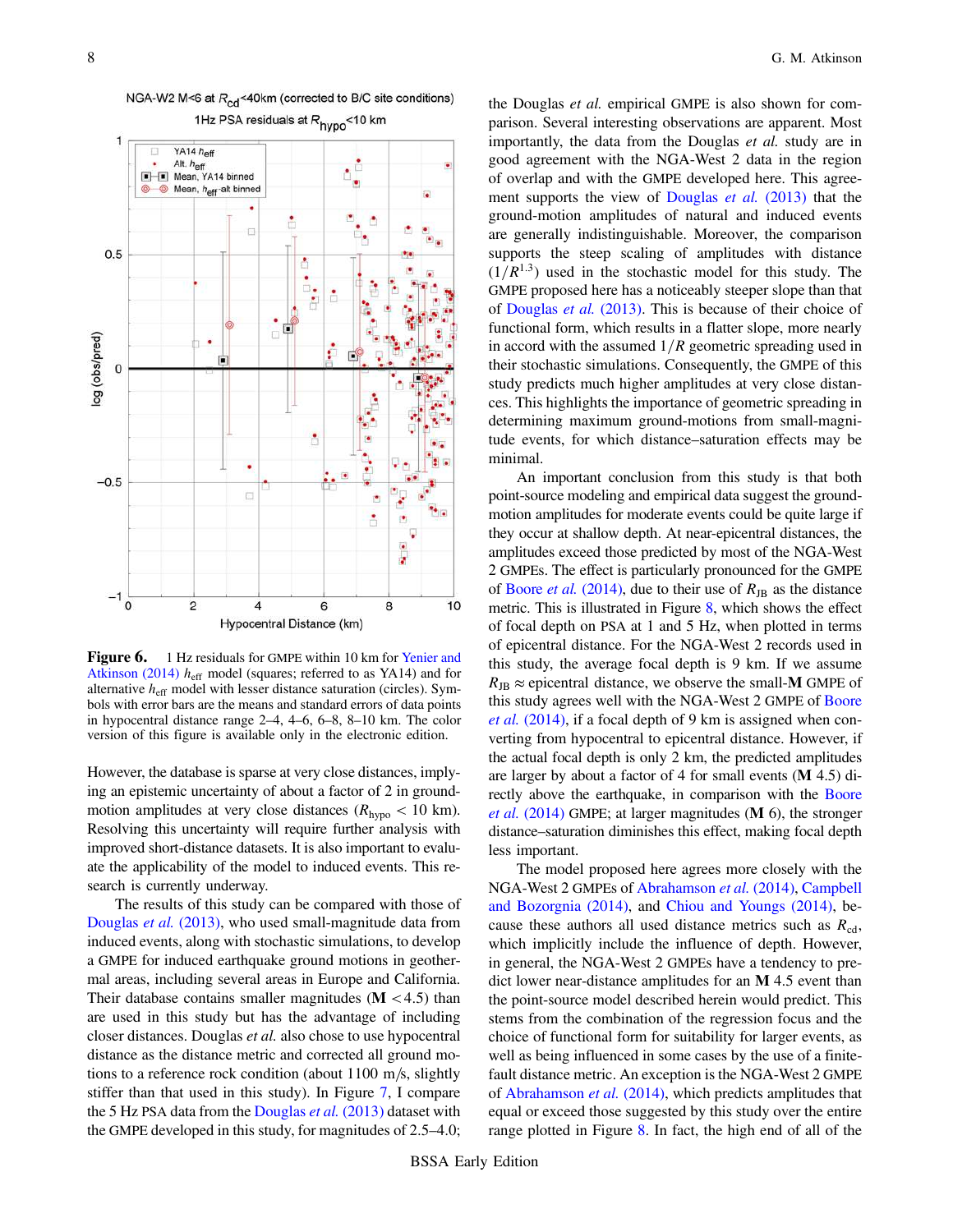<span id="page-8-0"></span>

**Figure 7.** Comparison of 5 Hz PSA observations for events of M 4.0 ( $\pm$ 0.25), M 3.5 ( $\pm$ 0.25), M 3.0 ( $\pm$ 0.25), and M 2.5 ( $\pm$ 0.25) with proposed GMPE (solid line) and point-source simulations (squares); both use the  $h_{\text{eff}}$  of [Yenier and Atkinson \(2014](#page-11-10); referred to as YA14), in which the  $h_{\text{eff}}$  value at each magnitude is shown by a vertical line. The effect of an alternative value of  $h_{\text{eff}}$  on the GMPE, which would increase  $h_{\text{eff}}$  by a factor of 3 at M 4, is shown by the dashed line. The circles are the NGA-West 2 data, and squares are data of [Douglas](#page-11-5) *et al.* (2013). The light dashed line is the GMPE proposed by Douglas et al. The color version of this figure is available only in the electronic edition.

amplitude bars for the NGA-West 2 models in Figure [8](#page-9-0) comes from the [Abrahamson](#page-10-5) et al. (2014) GMPE.

A key reason for the difference between the predictions of this GMPE and those of the alternative NGA-West 2 models lies in the specification of the distance-saturation model through the  $h_{\text{eff}}$  term in the functional form. This choice was motivated (and calibrated) for this study using empirical and modeling studies as described by [Yenier and Atkinson,](#page-11-10) [\(2014\)](#page-11-10) and Yenier and Atkinson (unpublished manuscript, 2015; see [Data and Resources\)](#page-10-2) over a broad magnitude range. By comparison, each of the NGA-West2 models takes a different approach to distance saturation effects: each is largely optimized to fit the near data from larger events. For example, [Chiou and Youngs \(2014\)](#page-11-21) use an effective depth term that is similar in concept to that employed here, but which imposes a relatively large effective depth (7 km) for events of  $M$  3–4; it is noteworthy that this term was calibrated only for events of  $M > 6$ , because they were not primarily concerned with the smaller events. In contrast, the [Abrahamson](#page-10-5) et al. (2014) model specifically reduced the effective depth term for smaller-magnitude events to improve the magnitude range of its applicability. They introduce a break in the magnitude scaling for events of  $M < 5$  and impose a value of  $h_{\text{eff}} = 1 \text{ km at } M 4$  (similar to this study).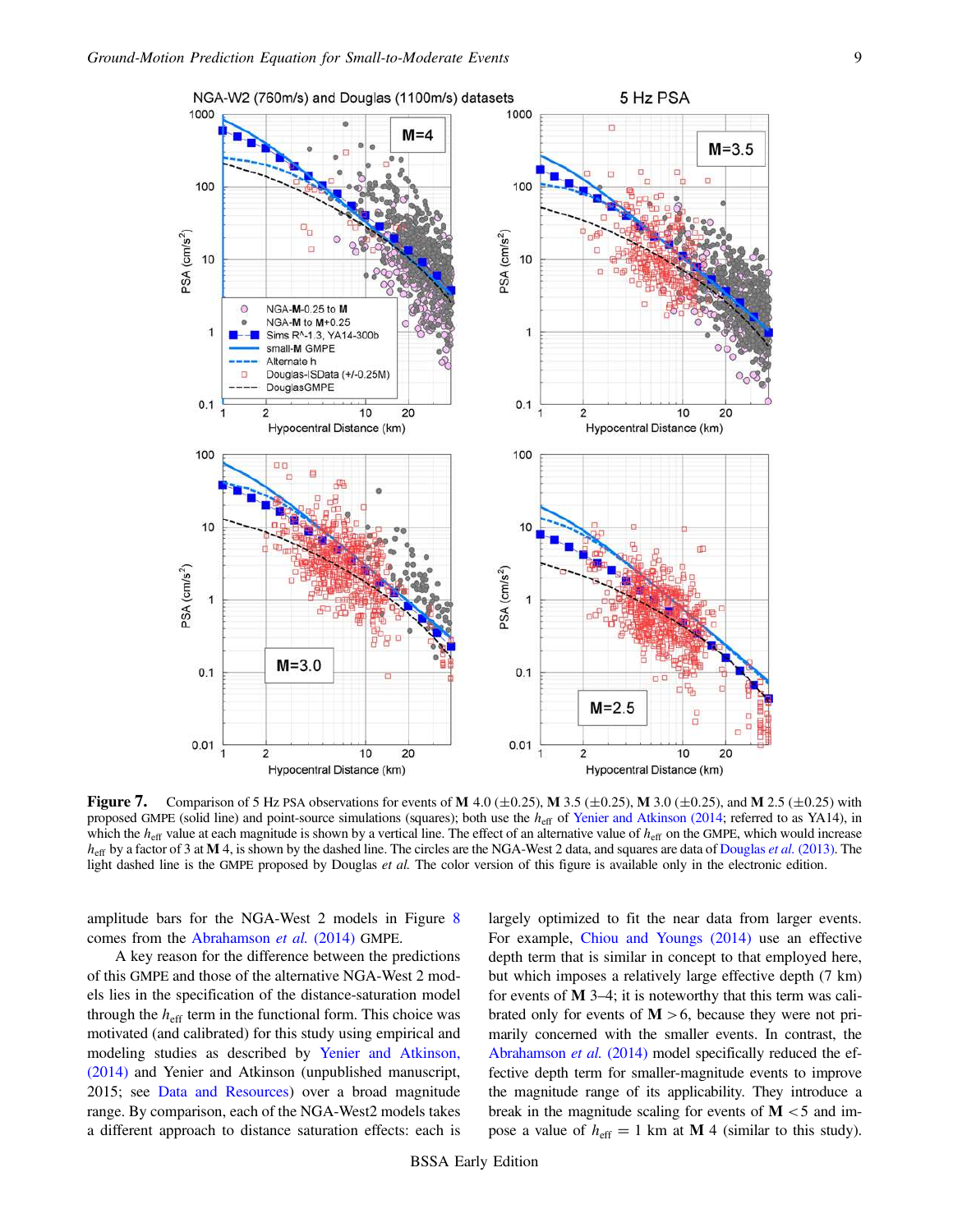<span id="page-9-0"></span>

Figure 8. Effect of focal depth on predicted ground-motion amplitude for (left) 1 Hz and (right) 5 Hz PSA, in terms of surface distance  $(R_{\text{JB}}$  or epicentral distance). The thin solid line is the GMPE of this study, for an event of M 4.5 and M 6.0, with a focal depth of 9 km. The thick solid line shows the corresponding GMPE of Boore *et al.* [\(2014\),](#page-11-6) which has an implied focal depth near 9 km. The dashed line shows corresponding PSA values from the GMPE of this study for a focal depth of 2 km. The range of amplitude estimates from the alternative NGA-West 2 GMPEs at epicentral distances of 1, 10, and 30 km for an event at 2 km depth (assuming that  $R_{\text{hypo}} = R_{\text{cd}}$ ) is shown for each magnitude with solid vertical bars. The color version of this figure is available only in the electronic edition.

[Campbell and Bozorgnia \(2014\)](#page-11-20) have a value of  $h<sub>eff</sub>$ that is constant for all magnitudes, coupled with a magnitude-dependent attenuation; this gives their GMPE a shape that works well for the NGA-West 2 database overall but may not be optimal for small events at close distances (which are not well represented in the database). [Idriss \(2014\)](#page-11-22) also has a fixed effective depth term (10 km). Boore et al. [\(2014\)](#page-11-6) use a constant effective depth term that is determined by the regression (at each frequency; typically  $h_{\text{eff}} \sim 5$  km). The [Boore](#page-11-6) *et al.* [\(2014\)](#page-11-6) form differs from the other NGA-West 2 models in its use of  $R_{\text{JB}}$  (distance to the surface projection of the rupture) as the distance metric. This is an advantage for some applications but may be a distinct disadvantage for induced-seismicity applications.

Overall, the NGA-West 2 models may provide a reasonable estimate of the amount of epistemic uncertainty, if the full range of estimates shown in Figure [8](#page-9-0) is considered. One might argue that the uncertainty shown may be too broad on the low end of the range, as the distance–saturation effects for small shallow events are unlikely to be as large as those imposed by assuming that  $h_{\text{eff}} = 9$  km. On the other hand, if the stress drop is lower for induced events than for natural earthquakes due to their shallow depths, then that would tend to lower their expected amplitudes, at least for higher frequencies, and would thus support a large uncertainty on the low side of the GMPE range. The GMPE of this study falls near the high end of the range of the NGA-West 2 models, being most similar to the [Abrahamson](#page-10-5) et al. (2014) GMPE, at least at close distances.

In conclusion, the results of this study suggest that ground motions from small-to-moderate induced events could be significantly larger than would be predicted by most current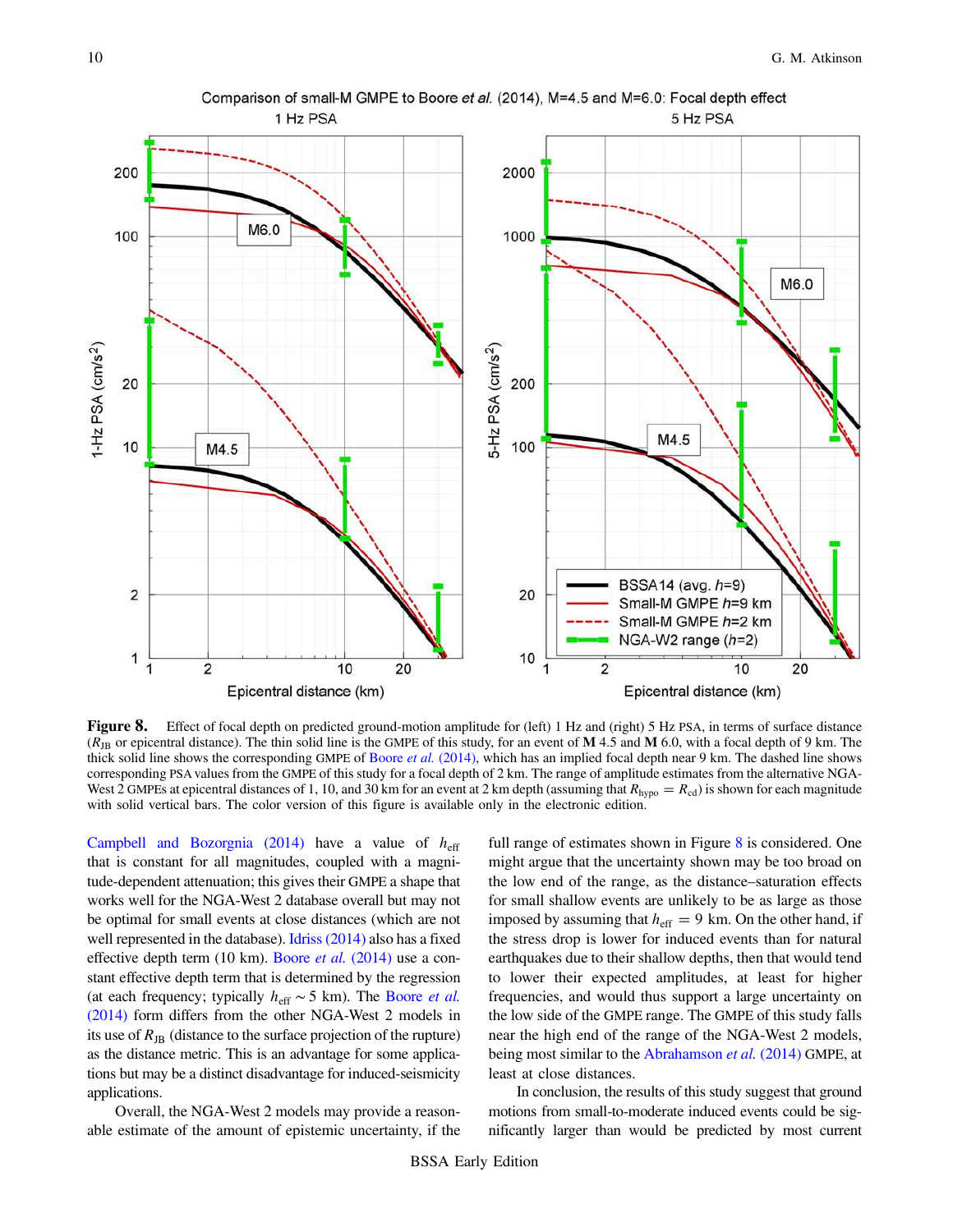GMPEs (with the notable exception of that of [Abrahamson](#page-10-5) et al.[, 2014\)](#page-10-5). This is due to their shallow focal depths, which bring the events very close to the epicenter. The nearness of the source may be partially mitigated, at least at high frequencies, by a tendency of shallow events to have lower stress parameters—but the resulting motions are still strong and potentially damaging. This study has provided a preliminary GMPE that describes the point-source scaling attributes of such events and may be used to assess their impact on seismic hazard. Further work with better datasets is required to fully understand the ground-motion and earthquake engineering implications of moderate events at close distances. Such studies need to address additional issues that are not resolved with the data analyzed here, including the distribution of stress parameters for induced events and their dependence on focal depth. Uncertainty in the stress parameter distribution for induced events implies significant uncertainty in their expected ground motions.

A limitation of the GMPE derived herein for seismic-hazard applications is that the simplicity of the selected functional form restricts its applicability to distances less than about 50 km. In equation  $(1)$ , the attenuation term is modeled as linear in  $\log R$ , with no curvature in the slope due to growing anelastic effects at larger distances. This limitation is not important for the work provided here but could be inconvenient if the GMPE is to be plotted out to regional distances for purposes of comparisons with datasets over a wider distance range. For such purposes, a modification of equation [\(1\)](#page-1-2) is needed. Specifically, we can introduce a nominal additional term  $(+c_4R)$  to force curvature of the attenuation line at regional distances without significantly impacting amplitudes at close distances:

<span id="page-10-6"></span>
$$
\log Y = c_0 + c_1 \mathbf{M} + c_2 \mathbf{M}^2 + c \log R + c_4 R \tag{4}
$$

The coefficient  $c_4$  is an effective anelastic attenuation coefficient chosen to have insignificant effect on amplitudes at <40 km but to provide curvature to the GMPE at larger distances. We can estimate an appropriate value for  $c_4$ , in consideration of the determined values for  $c_3$ , by comparing the amplitude decay provided by the GMPE of equation  $(1)$ , when extrapolated to the 40–300 km distance range, to the decay provided over the same distance range by the NGA-West 2 GMPE of Boore *et al.* [\(2014\)](#page-11-6) for small-to-moderate events. This comparison suggests a value of  $c_4 = 0$  for  $f \le 1$  Hz; in other words, for low frequencies there is no additional anelastic effects that need be considered to extend the GMPE to regional distances. By inspection, the value of  $c_4$  decreases linearly with log frequency from 1 to 10 Hz, attaining a minimum value of  $-0.002$  that applies for  $f \ge 10$  Hz. The value for PGA can be taken as that for 10 Hz PSA (−0:002), whereas the value of  $c_4$  for PGV can be taken as that for 2 Hz PSA (−0:0006). This additional term should be applied if it is desirable to plot equation  $(1)$  to distances beyond 40 km, as might be required for comparison with data or other GMPEs, for example. The modified equation (equation  $4$ ) is not significantly different than equation [\(1\)](#page-1-2) at low frequencies; at higher frequencies, it differs significantly only at larger distances.

For example, the maximum reduction in amplitudes relative to equation [\(1\)](#page-1-2) (which is that resulting for 10 Hz amplitudes at 40 km) is 0.08 log units (about 20%). The added term becomes significant only at distances of ∼100 km and beyond. With this simple modification, the GMPE has an appropriate shape, in comparison with other GMPEs for California (such as the NGA-West 2 GMPEs), to distances of at least 300 km.

### Data and Resources

<span id="page-10-2"></span>The database of ground motions is the NGA-West 2 database [\(www.peer.berkeley.edu,](www.peer.berkeley.edu) last accessed May 2014), using the data selection criteria and site response corrections of Boore *et al.* [\(2014\).](#page-11-6) Spectral amplitudes for the [Douglas](#page-11-5) *et al.* [\(2013\)](#page-11-5) database were provided by John Douglas and include data from the Koninklijk Nederlands Meteorologisch Instituut (Roswinkel and Voerendaal data), the International Centre for Geothermal Research (Hengill data; see [Jousset](#page-11-23) et al.[, 2011](#page-11-23)), Instituto Nazionale di Geofisica e Vulcanoogia (Camp Flegrei data), the Northern California Earthquake Data Center (Geysers data), the Swiss Seismological Service (Basel data), and Universite de Strasbourg (Soultz data). Simulations were performed using Stochastic-Method SIMulation (SMSIM), obtained from <www.daveboore.com> (last accessed June 2014). The work referred to as Yenier and Atkinson (2015) is a submitted manuscript entitled "A regionally-adjustable generic GMPE based on stochastic pointsource simuations."

#### Acknowledgments

Financial support for this study was provided by the National Sciences and Engineering Research Council of Canada, TransAlta, and Nanometrics. I have enjoyed discussing uncertainty in near-distance saturation effects with Ivan Wong of URS. Emrah Yenier provided the point-source simulations used in this article. I am grateful to John Douglas for sharing his compiled data and to the following for their permission to use its components: Dirk Kraaijpoel (Koninklijk Nederlands Meteorologisch Instituut), Phillippe Jousset (International Centre for Geothermal Research), Vincenzo Convertito (Instituto Nazionale di Geofisica e Vulcanoogia), Ben Edwards (Eidgenössische Technische Hochschule Zürich [ETHZ]), and Michel Frogneux (Universite de Strasbourg). The constructive comments of two anonymous reviewers and Associate Editor Ivan Wong are gratefully acknowledged.

## References

- <span id="page-10-5"></span><span id="page-10-4"></span>Abrahamson, N. A., W. J. Silva, and R. Kamai (2014). Summary of the Abrahamson, Silva, and Kamai NGA-West2 ground-motion relations for active crustal regions, Earthq. Spectra 30, 1025–1056.
- <span id="page-10-1"></span>Allen, T., P. Cummins, T. Dhu, and J. Schneider (2007). Attenuation of ground-motion spectral amplitudes in southeastern Australia, Bull. Seismol. Soc. Am. 97, 1279–1292.
- <span id="page-10-0"></span>Ancheta, T. D., R. B. Darragh, J. P. Stewart, E. Seyhan, W. J. Silva, B. S. J. Chiou, K. E. Wooddell, R. W. Graves, A. R. Kottke, D. M. Boore, T. Kishida, and J. L. Donahue (2014). PEER NGAWest2 database, Earthq. Spectra 30, 989–1006.
- <span id="page-10-3"></span>Atkinson, G. (2014). Seismic hazard and ground motion implications of induced seismicity, Seismol. Res. Lett. 85, 464.
- Atkinson, G., and D. Boore (2006). Ground motion prediction equations for earthquakes in eastern North America, Bull. Seismol. Soc. Am. 96, 2181–2205.